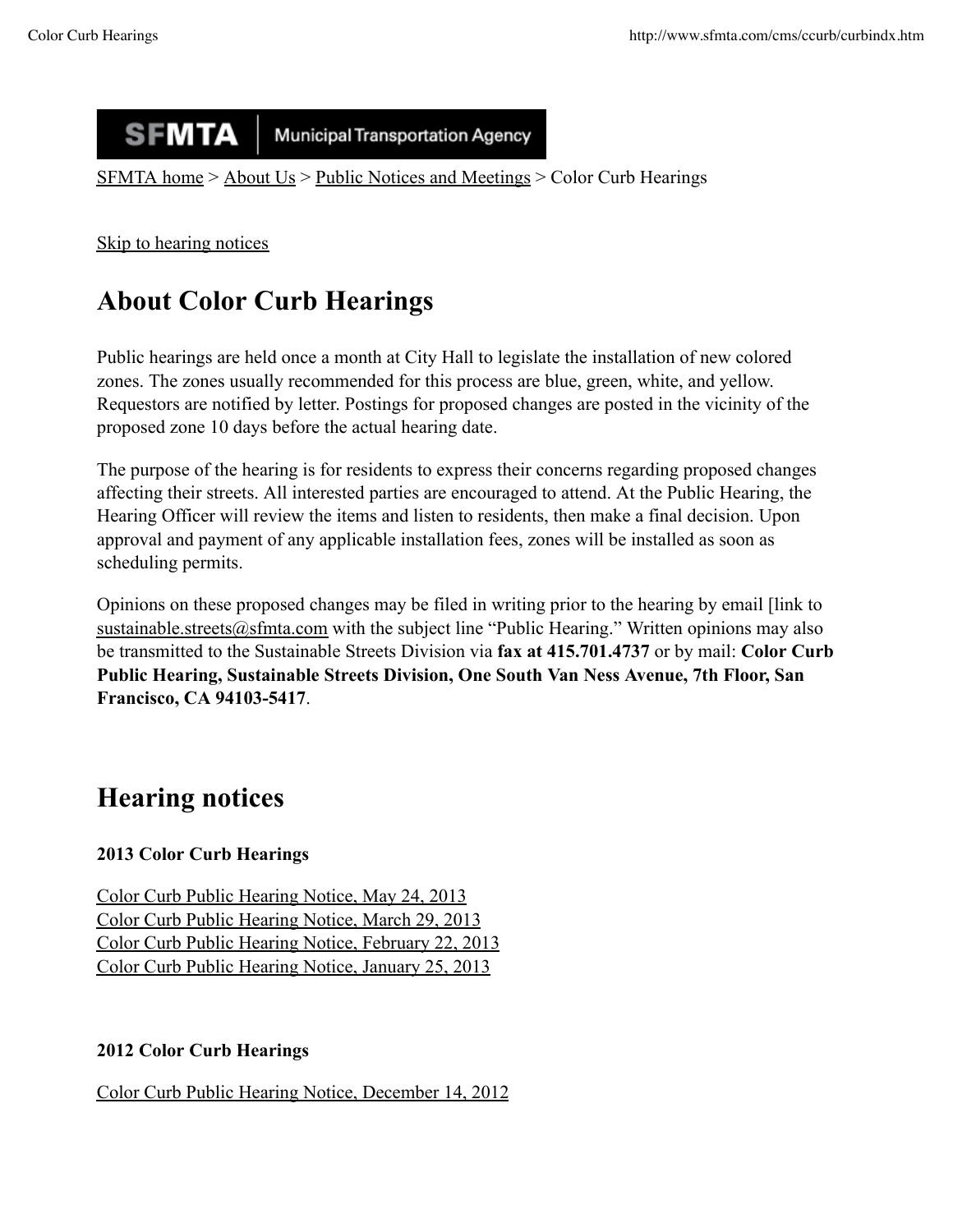C olor Curb Public Hearing Notice, November 9, 2012 Color Curb Public Hearing Notice, October 26, 2012 Color Curb Public Hearing Notice, September 28, 2012 Color Curb Public Hearing Notice, August 24, 2012 Color Curb Public Hearing Notice, July 27, 2012 Color Curb Public Hearing Notice, June 29, 2012 Color Curb Public Hearing Notice, May 25, 2012 Color Curb Public Hearing Notice, April 27, 2012 Color Curb Public Hearing Notice, March 23, 2012 Color Curb Public Hearing Notice, February 24, 2012 Color Curb Public Hearing Notice, January 27, 2012

#### **2011 Color Curb Hearings**

Color Curb Public Hearing Notice, December 9, 2011 Color Curb Public Hearing Notice, October 28, 2011 Color Curb Public Hearing Notice, September 23, 2011 Color Curb Public Hearing Notice, August 26, 2011 Color Curb Public Hearing Notice, July 29, 2011 Color Curb Public Hearing Notice, June 24, 2011 Color Curb Public Hearing Notice, May 27, 2011 Color Curb Public Hearing Notice, April 29, 2011 Color Curb Public Hearing Notice, March 25, 2011 Color Curb Public Hearing Notice, February 25, 2011 Color Curb Public Hearing Notice, January 28, 2011

#### **2010 Color Curb Hearings**

Color Curb Public Hearing Notice, December 17, 2010

Color Curb Public Hearing Notice, November 12, 2010

Color Curb Public Hearing Notice, September 24, 2010

Color Curb Public Hearing Notice, August 27, 2010

Color Curb Public Hearing Notice, July 9, 2010

Color Curb Public Hearing Notice, June 11, 2010

Color Curb Public Hearing Notice, May 21, 2010

Color Curb Public Hearing Notice, April 23, 2010

Color Curb Public Hearing Notice, March 26, 2010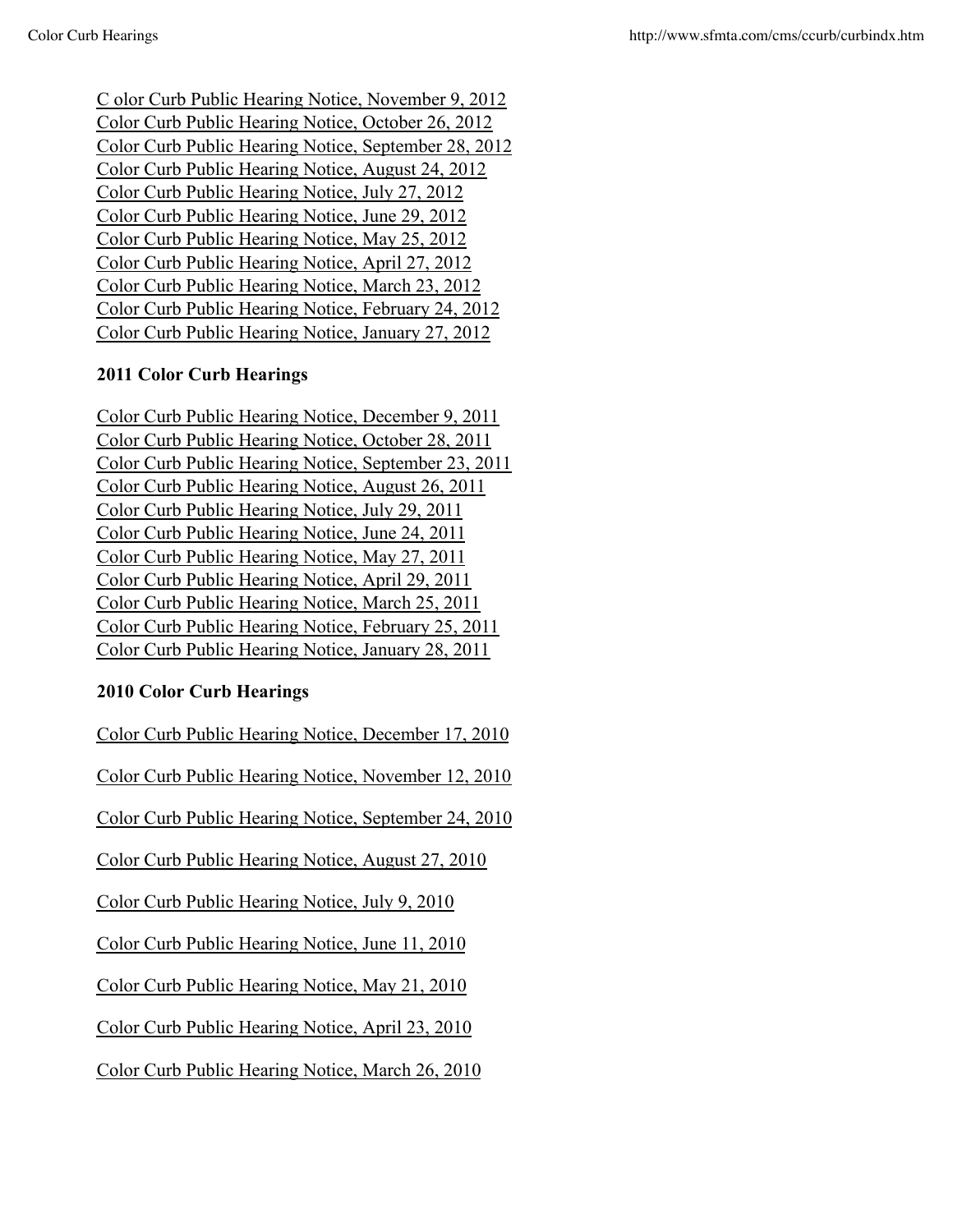Color Curb Public Hearing Notice, February 26, 2010

Color Curb Public Hearing Notice, January 22, 2010

#### **2009 Color Curb Hearings**

Color Curb Public Hearing Notice, December 18, 2009

Color Curb Public Hearing Notice, November 20, 2009

Color Curb Public Hearing Notice, September 25, 2009

Color Curb Public Hearing Notice, August 21, 2009

Color Curb Public Hearing Notice, July 24, 2009

Color Curb Public Hearing Notice June 26, 2009

Color Curb Public Hearing Notice May 29, 2009

Color Curb Public Hearing Notice April 24, 2009

Color Curb Public Hearing Notice March 27, 2009

Color Curb Public Hearing Notice Feb. 27, 2009

Color Curb Public Hearing Notice Jan. 23, 2009

#### **2008 Color Curb Hearings**

Color Curb Public Hearing Notice 12-19-08

Color Curb Public Hearing Notice 11-21-08

Color Curb Public Hearing Notice 10-31-08

Color Curb Public Hearing Notice 10-10-08

Color Curb Public Hearing Notice 8-29-08

Color Curb Public Hearing Notice 8-8-08

Color Curb Public Hearing Notice 7-11-08

Color Curb Public Hearing Notice 6-06-08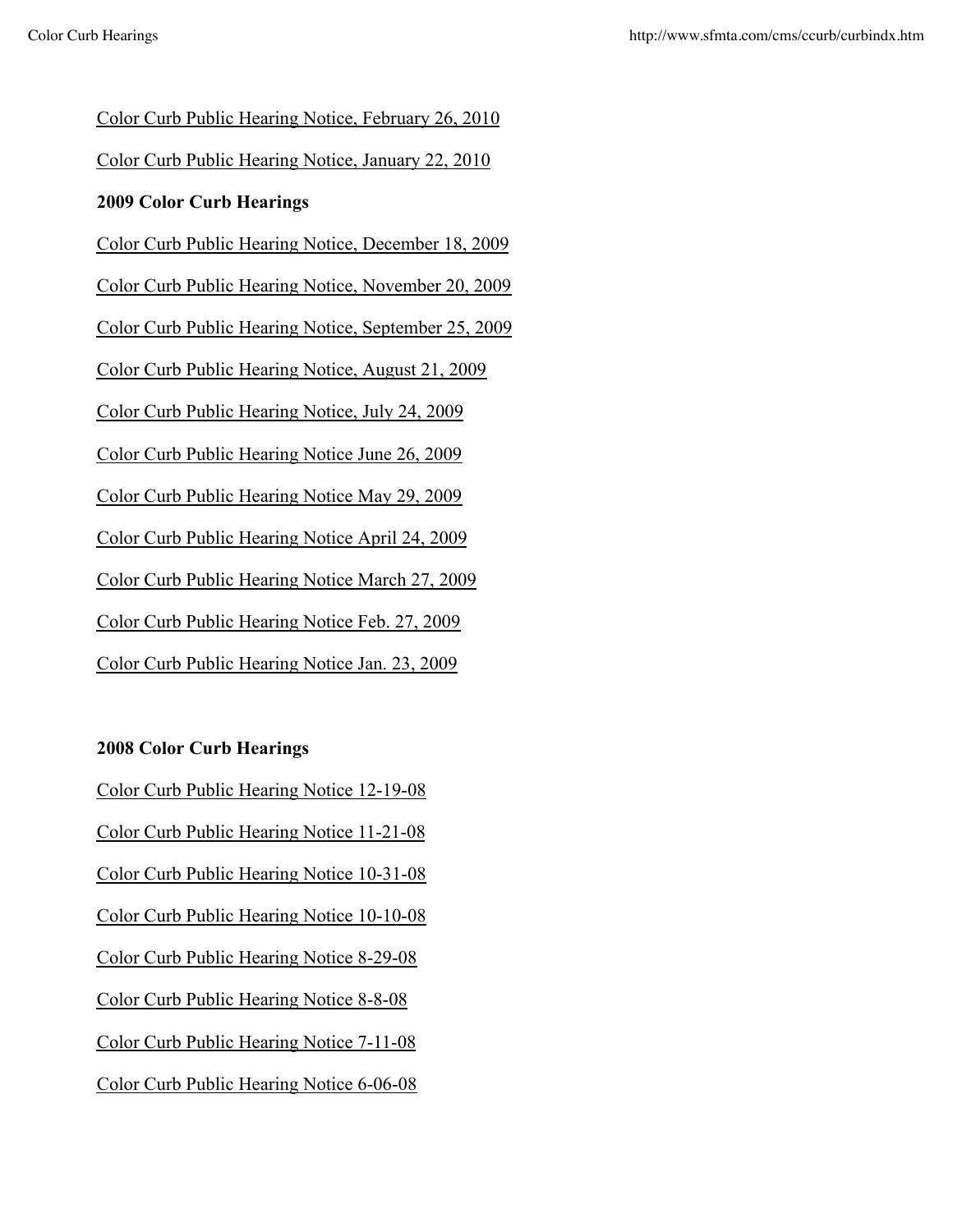Color Curb Public Hearing Notice 5-23-08 Color Curb Public Hearing Notice 3-14-08

Color Curb Public Hearing Notice 1-25-08

#### **2007 Color Curb Curb Hearings**

Color Curb Public Hearing Notice 12-14-07 Color Curb Public Hearing Notice 11-16-07 Color Curb Public Hearing Notice 10-05-07 Color Curb Public Hearing Notice 09-21-07 Color Curb Public Hearing Notice 08-24-07 Color Curb Public Hearing Notice 07-13-07 Color Curb Public Hearing Notice 06-08-07 Color Curb Public Hearing Notice 05-25-07 Color Curb Public Hearing Notice 05-11-07 Color Curb Public Hearing Notice 04-13-07 Color Curb Public Hearing Notice 03-30-07 Color Curb Public Hearing Notice 03-02-07 Color Curb Public Hearing Notice 02-16-07 Color Curb Public Hearing Notice 02-02-07 Color Curb Public Hearing Notice 1-19-07

### **Explore:**

- **SFMTA Board**
- SFMTA CAC